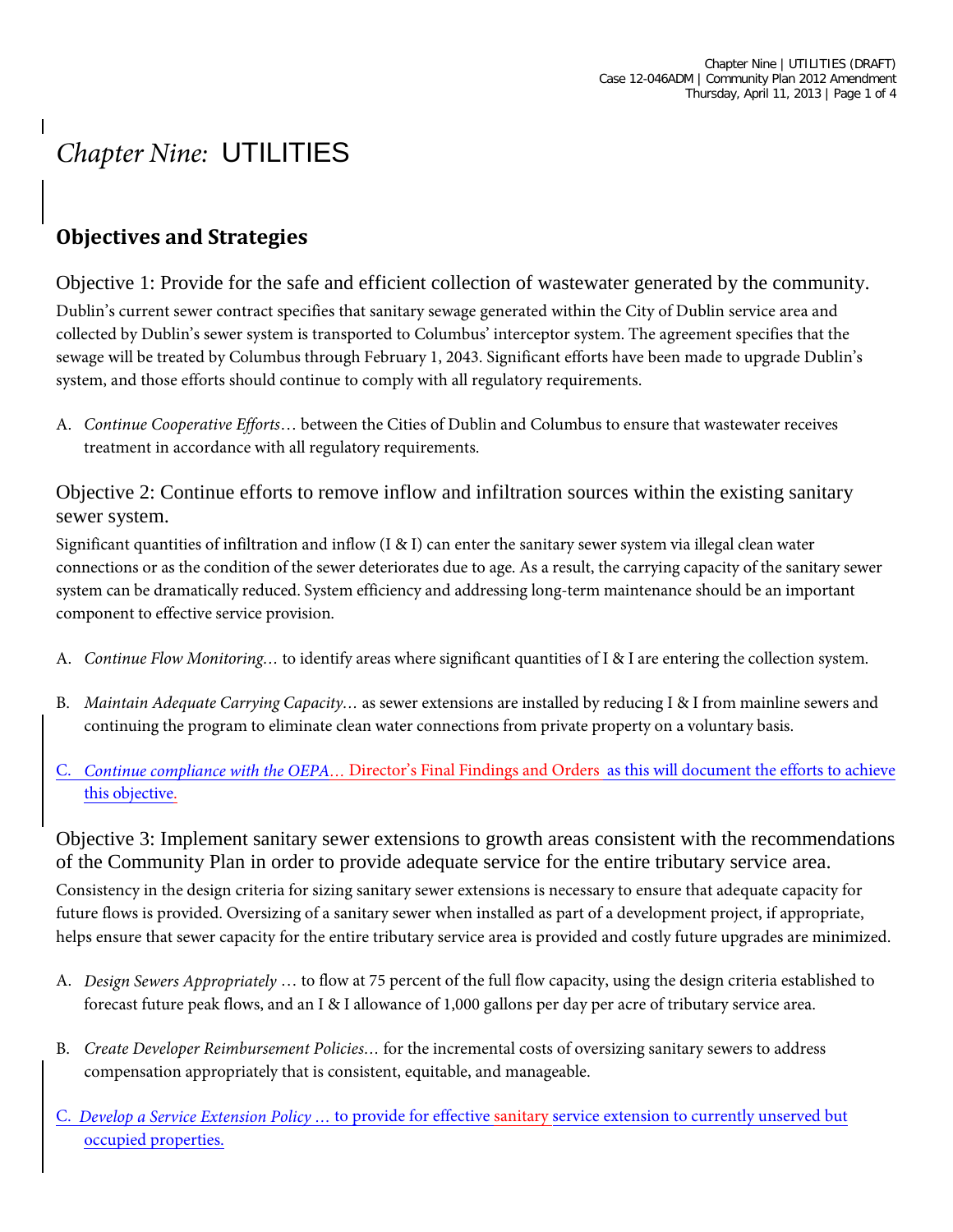Objective 4: Ensure that on-site sewage disposal systems are properly designed, installed and maintained.

Section 51.02 of the Dublin Codified Ordinances currently allows for private on-site sewage disposal in the event that public sewage systems are not available. On-site sanitary system design criteria vary from county to county, and portions of the City lie within Franklin, Delaware and Union Counties. As a result, clarification regarding design and installation requirements for systems is needed within Dublin.

A. *Amend the City Code…* relating to on-site systems to incorporate appropriate criteria for system design and installation.

Objective 5: Provide for the safe and efficient delivery of high quality potable water to the community for consumption and fire protection.

Dublin's current water contract specifies that the City of Columbus is to supply potable water to the City of Dublin through February 1, 2043.

- A. *Continue Cooperative Efforts* … between Dublin and the City of Columbus to ensure that an adequate supply of quality drinking water, meeting current and future regulatory standards, is provided.
- *B. Develop a Service Extension Policy …* to provide for effective water service extension to currently unserved but occupied properties.

## Objective 6: Implement waterline extensions to growth areas consistent with the Community Plan.

As waterlines have been extended north of Glick Road and west of Avery Road, a new pressure district and additional infrastructure have been and will be needed for areas higher than the 950-foot ground elevations to maintain adequate system pressure. An adequate supply of water is needed for domestic use and fire protection. The oversizing of waterlines should be required as part of a development project to support further system expansion for the area. There is currently no means of reimbursing the developer for oversizing costs.

- A. *Design Waterline Extensions And Storage Facilities Appropriately…* to provide adequate delivery rates and system pressures to meet the forecasted peak day demands and applicable fire flow requirements.
- B. *Create Developer Reimbursement Policies*… for the incremental costs of oversizing waterlines to address compensation appropriately that is consistent, equitable, and manageable.

Objective 7: Provide consistency between the water and sewer system service areas.

Creation of pressure districts in the northwest quadrant of the City can allow the Dublin water distribution system to be extended well beyond the limits of the sanitary sewer service area (Hyland-Croy Road). However, costly sewer extensions, relief sewers and pumping stations would be necessary to provide the desired full range of utility services to areas west of Hyland-Croy Road.

A. *Provide Waterline Extensions…* from the City of Dublin distribution system only to those areas which can also receive sanitary sewer service from the City.

Objective 8: Determine future water tower sites appropriately to blend with the adjacent environment.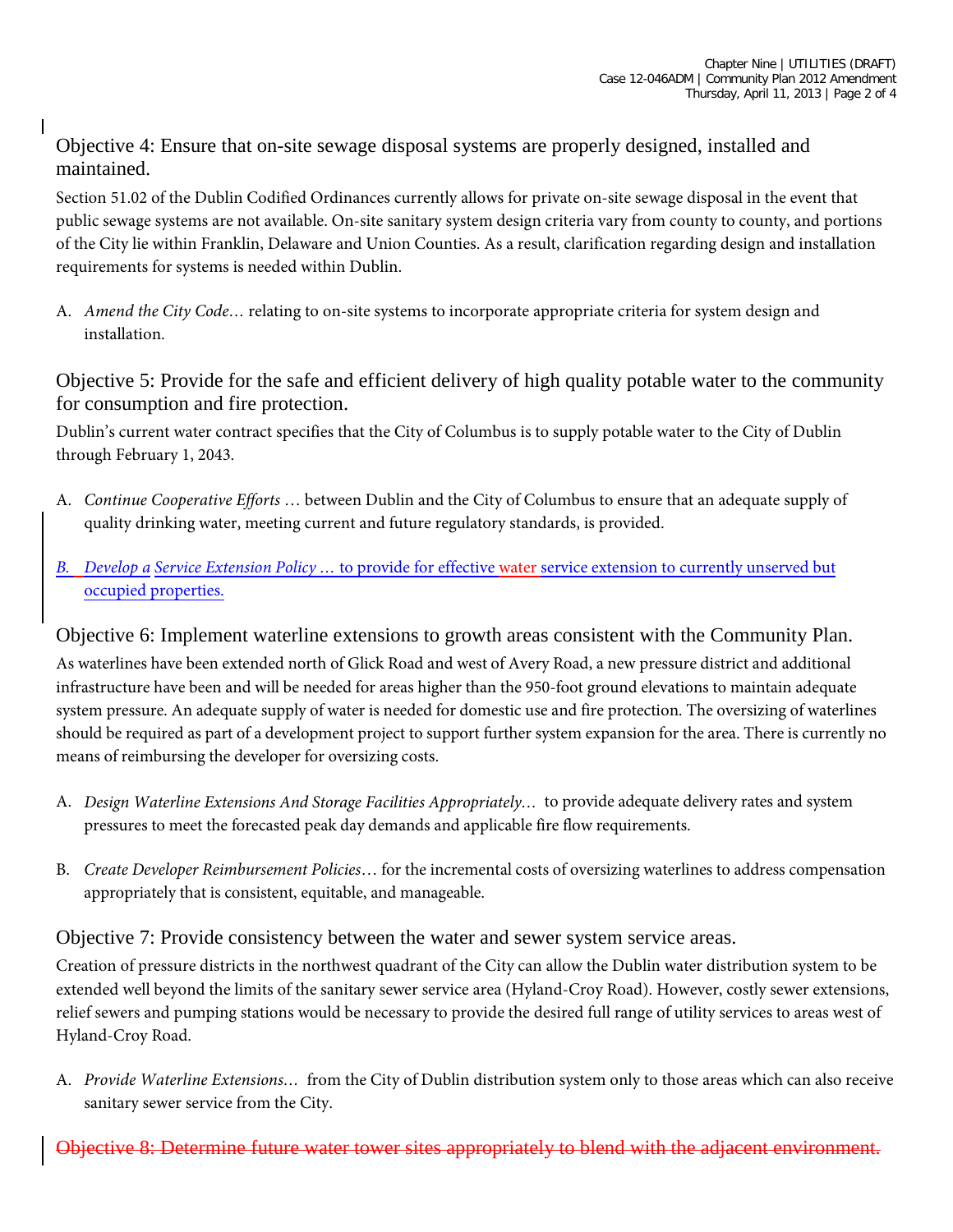Water towers are needed at various locations throughout the City to meet future demands. Care is needed during the design phase to preserve/enhance the physical appearance of areas where elevated water storage facilities are needed. The potential impact on adjacent residences should be taken into consideration when establishing future locations.

A. *Identify Appropriate Tower Sites*… while considering impacts on adjacent development.

## *Provide Public Notice...* of potential water tower sites.

Objective 98: Provide for the safe and efficient collection of stormwater and continue to maintain and improve the water quality of Dublin's tributaries and the Scioto River corridor.

Though Dublin's Codified Ordinances have been updated to include stormwater regulations, the continued management of stormwater flow with development is important to the health, safety and welfare of Dublin residents. In addition, the new ordinance is necessary to prevent loss of life and property due to flooding; to protect the quality of ground and surface water; to maintain wildlife habitat; and to encourage the use of natural drainage systems.

A. *Enforce New Standards*… and requirements and update municipal regulations as necessary.

Objective 109: Continue implementation of the Dublin Stormwater Master Plan to provide adequate stormwater management in tributary areas consistent with the recommendations of the Community Plan. Development of land has significant impact on stormwater runoff, and most developable land (particularly in the Southwest Area) is flat with few natural drainageways. Detention facilities are needed to meet regional needs, and potential sites may be available in the expansion areas.

- A. *Ensure Adequate Stormwater Facility Design*… that will meet performance criteria established in Section 53 of the Codified Ordinances.
- B. *Identify and Implement Sites*… for locating regional detention facilities as development occurs.

Objective 140: Design future stormwater retention ponds and detention basinsmanagement faciltiesfacilities to blend with surrounding development as an attractive amenity and landscape feature. As a means to control stormwater, retention basins best management pracitices practices are often integrated into development plans as amenities. The design of facilities, however, can often result in unattractive erosion control measuresaesthetics.

- A. *Design Future Basins*… to provide required holding area, while creating an aesthetically pleasing feature with softened shapes and landforms. Designs should also incorporate measures to limit impacts by geese.
- B. *Focus on Edge Treatments*… and minimize the use of rough rock and stone applications to line basins or ponds.
- *C. Integrate Alternative Facility Designs…*to optimize the developable area of sites with limited space, such as in the Bridge Street District. Integrated stormwater management solutions may include green roofs, permeable pavement, bio-retention facilities, rain barrels, planter boxes, etc. These options can be used to reduce the required size of the facility in a manner that is consistent with the surrounding development character.